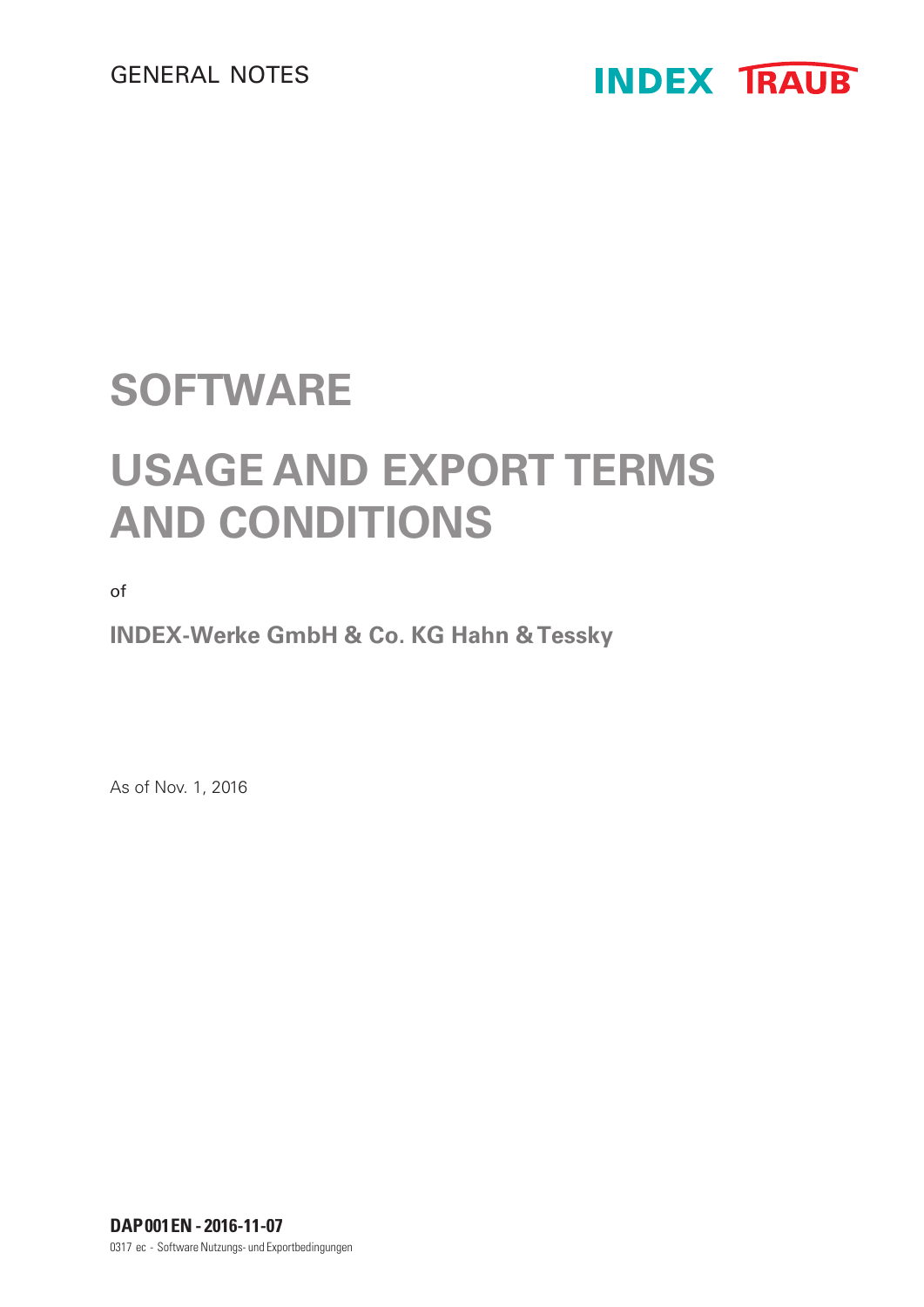### Note on applicability

Illustrations in this publication may deviate from the product supplied. Errors and omissions due to technical progress expected.

#### A word on copyright

This document is protected by copyright and was originally compiled in German.

The duplication and distribution of this document or parts thereof is prohibited without prior consent of the copyright owner, and any violators will be prosecuted. All rights, including the right to translate, are reserved.

© Copyright by INDEX-Werke GmbH & Co. KG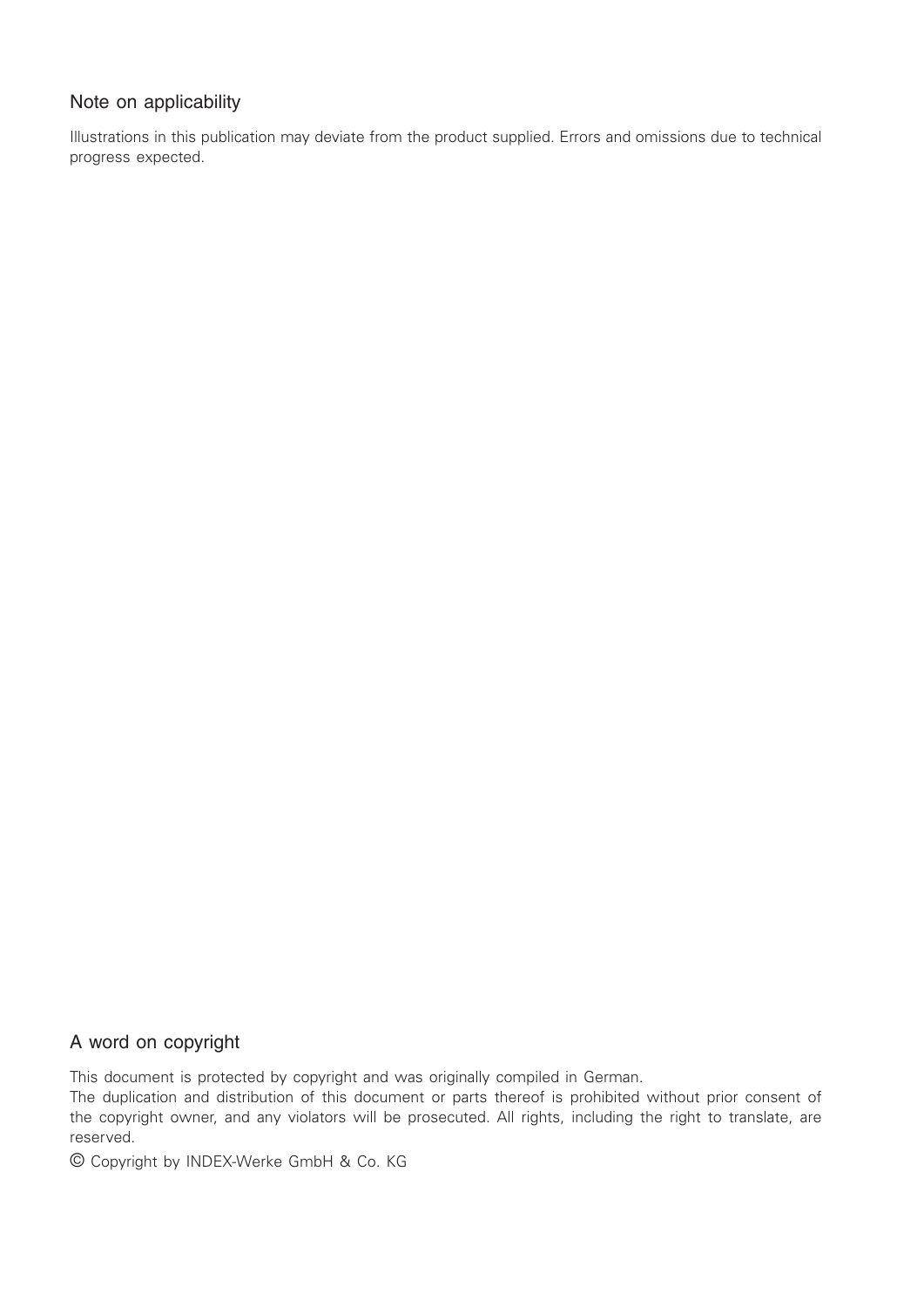#### 1. Subject matter, rights and obligations of the Licensee

- 1.1. These terms and conditions apply to any release of software to customers (Licensees) by INDEX, the domestic and foreign subsidiaries and affiliated companies of INDEX, and sales partners of the INDEX Group at home and abroad.
- 1.2 INDEX grants the Licensee the contractual software exclusively for the contractual use. The release of the software is not only subject to these software usage and export terms and conditions, but also to the software license terms of INDEX.
- 1.3 The software is delivered to the Licensee in the object code. The Licensee receives from INDEX with each delivery of software a user documentation.
- 1.4 The INDEX software products are based in part on U.S. software and are therefore subject to the export laws and regulations of the U.S. and also of the country in which they are used. The Licensee is therefore obligated to comply with all national and international export laws and regulations that apply to these software products. This also applies to a possible use of these software products by third parties.

Under such laws and regulations, there may be restrictions with regard to

- another user (see Section 2 below),
- a new destination or location of use (see Section 3 below),
- a new use or new application (see Section 4 below).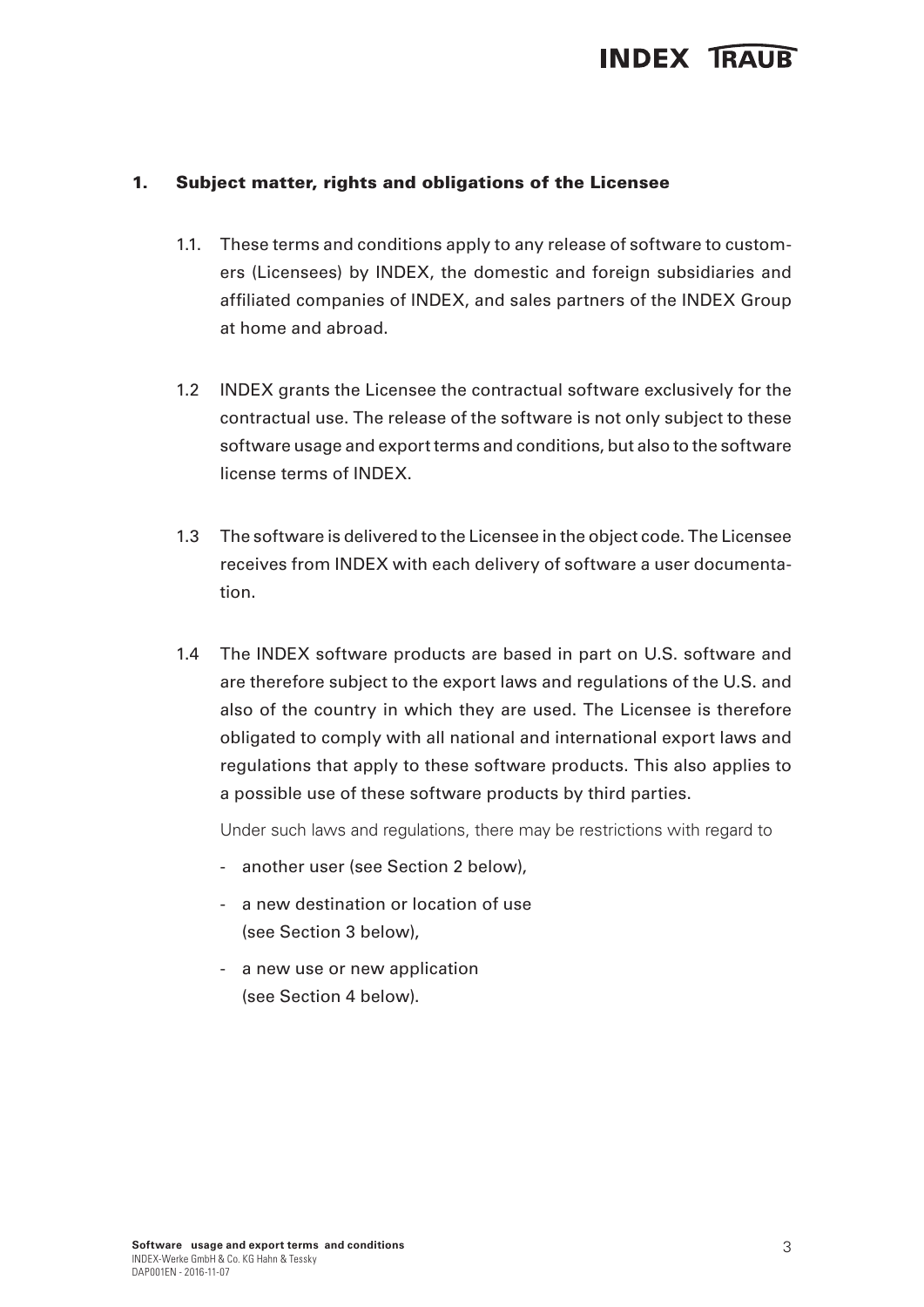#### 2. Restrictions of the software in terms of another user

Due to national and international export laws, the Licensee of the software, either himself/herself or jointly with others as users, service providers, sellers, distributors or sub-distributors, is prohibited to deliver, export, ship or otherwise make available the use of services, consumer goods or technology created with the software or the software itself or pieces of the software or any goods or services derived therefrom

- (i) to nationals or residents of Cuba, Iraq, Libya, North Korea, Sudan, Syria or other countries against which the United States has imposed trade embargoes or restrictions,
- (ii) to any individuals or entities on the list of specially designated nationals, specially designated drug traffickers or specially designated terrorists or on the lists of the U.S. Department of State of debarred parties or on the lists of the U.S. Department of Commerce of denied persons or firms.

The Licensee of the software takes note that the above listings under (i) and (ii) are subject to change; he/she will consider such changes in order to ensure ongoing compliance in the use and application of the software or in case of a change of the user of the software with any provisions subject to change.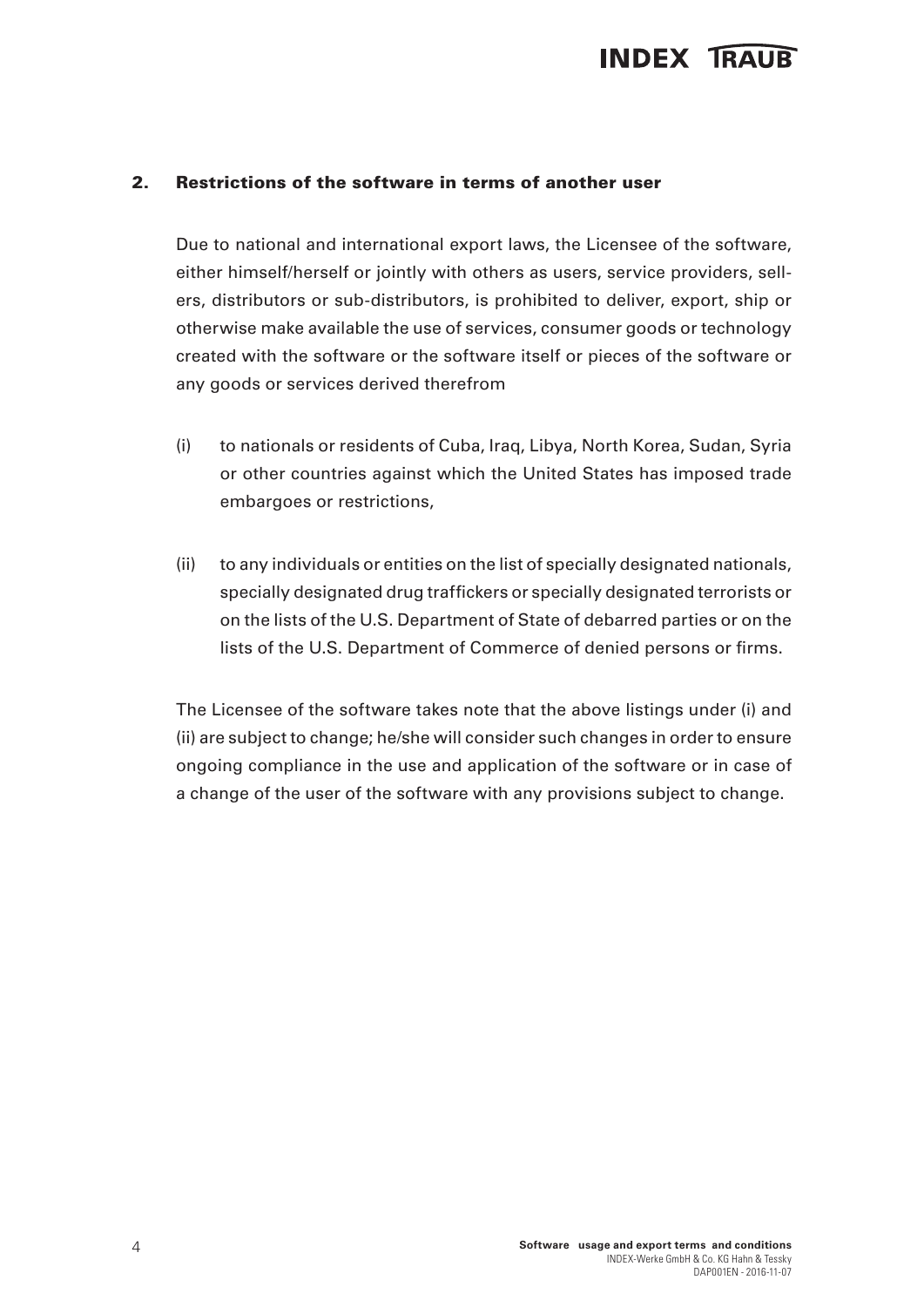### 3. Restrictions of the software in terms of a new destination or location of use

Due to national and international export laws, the Licensee of the software, either himself/herself or directly or indirectly, and either individually or jointly with others as users, service providers, sellers, distributors or sub-distributors, is prohibited to export, ship or otherwise make available the use of the software or any part of the software itself or any applications derived therefrom

(iii) to countries or locations for which the U.S. government or a government agency requires an export license or other export approval, without first obtaining such license or other approval.

The Licensee of the software takes note that the above countries or locations listed under (iii) are subject to change; he/she will consider such changes in order to ensure ongoing compliance with any provisions subject to change, in the event of a change in the contractual destination or location of use of the software.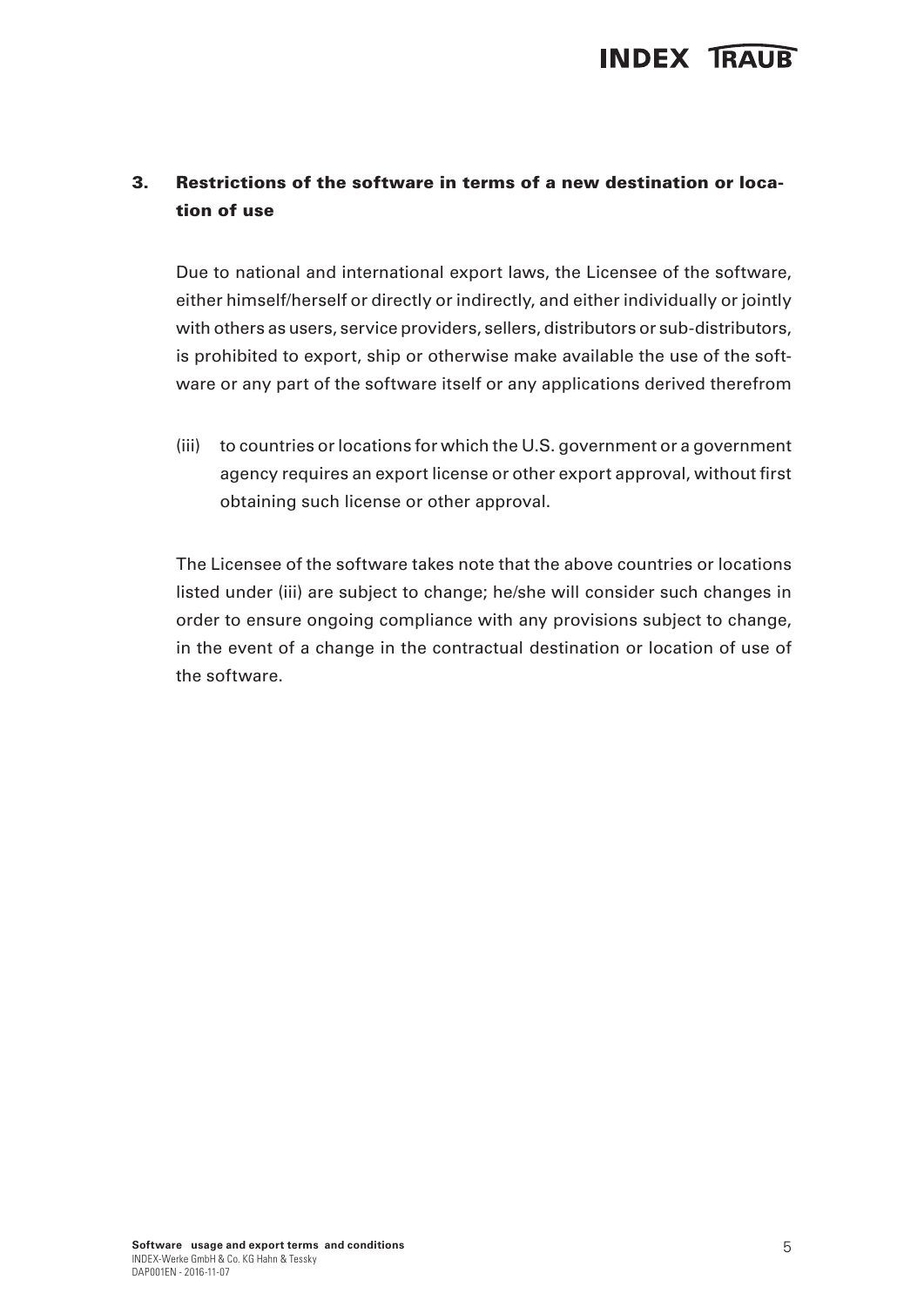#### 4. Restrictions of the software in terms of its use

4.1. Restrictions on the use of the software for the production of missiles, chemical or biological weapons or equipment and facilities for these purposes

The Licensee of the software may not use the software or parts of this software or applications derived therefrom – unless a valid export approval from the U.S. Department of Commerce or, if applicable, from another competent government agency has been obtained – either himself/herself or indirectly via users, distributors, sub-distributors or licensees, for the planning, development, production, stockpiling or use of missiles or chemical or biological weapons or for facilities that are intended for the production of chemical weapons or precursors for chemical weapons.

### 4.2. Restrictions on the use of the software for the production of plutonium or other nuclear fuels, nuclear facilities, heavy water, separation of isotopes or equipment and facilities for these purposes

The Licensee of the software may not use the software or parts of this software or applications derived therefrom – unless a valid export approval from the U.S. Department of Commerce or, if applicable, from another competent government agency has been obtained – either himself/herself or indirectly via users, distributors, sub-distributors or licensees, for the research, planning, development, production, construction, testing or the possession of nuclear weapons, nuclear explosives, components or subassemblies of such instruments, or for the research, planning, development, production, construction, operation or maintenance of nuclear reactors, critical facilities, equipment for the production of nuclear fuels, equipment for the conversion of nuclear material from one chemical form to another, separate nuclear stockpiles, or for the research, planning, development, production or construction, operation or maintenance of the following facilities or components for such facilities: facilities for the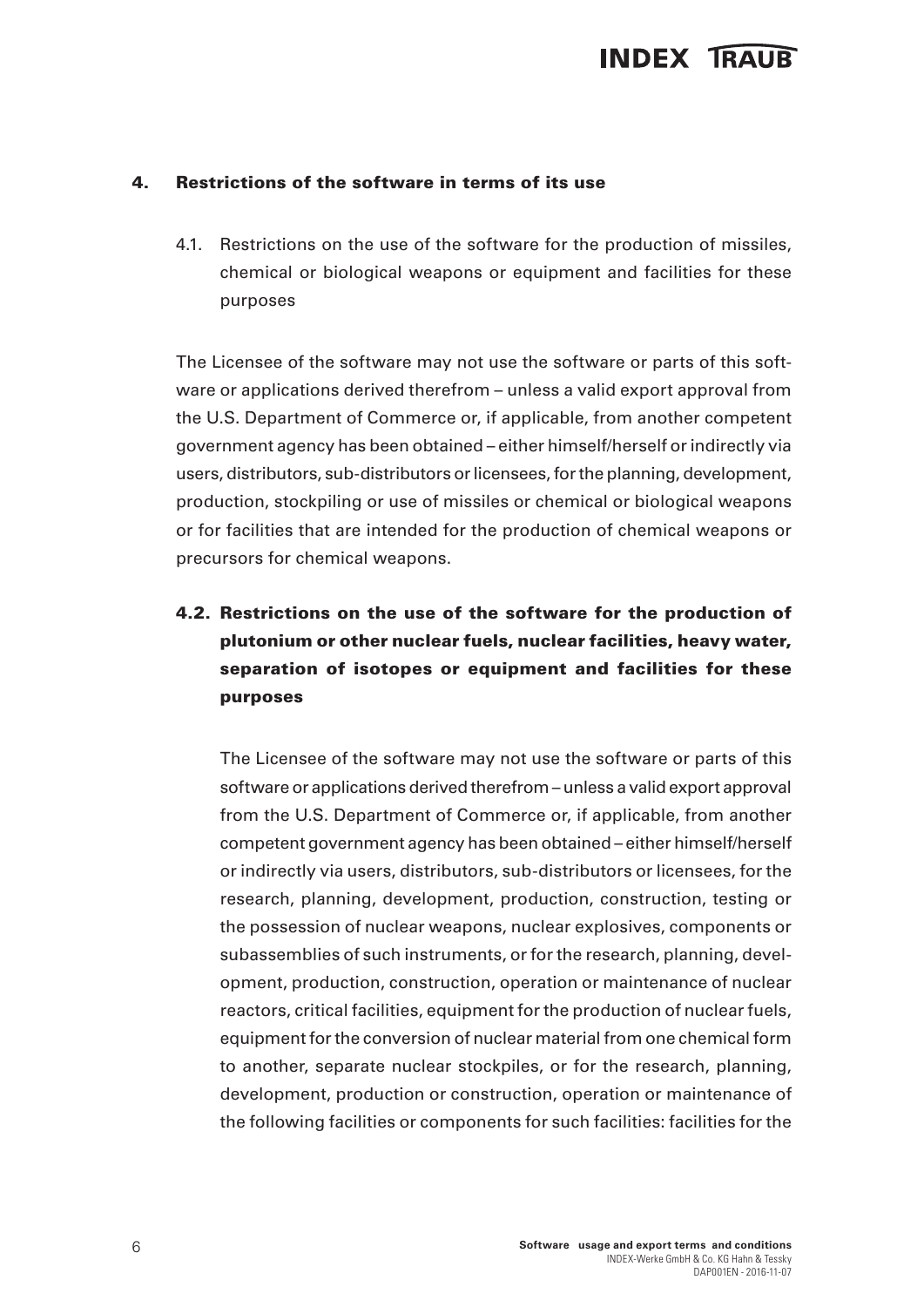chemical processing of radioactive waste or material contaminated by radiation, facilities for the production of heavy water, facilities for the separation of isotopes from source material and nuclear waste or for the production of nuclear fuels containing plutonium.

### 5. Liability

- 5.1 The Licensee represents and warrants that all users of the software are aware and adhere to these terms of use and export conditions of the software. This pertains in particular to transferring the software to third parties.
- 5.2 The Licensee agrees that in the event of a change in the destination or location of use of the software, he/she will obtain all the required permits or export licenses and keep them for a period of at least five (5) years in order to present them to the competent authorities if so requested.
- 5.3 The Licensee shall indemnify INDEX from any liability for claims against INDEX arising from or in connection with a violation of these conditions.